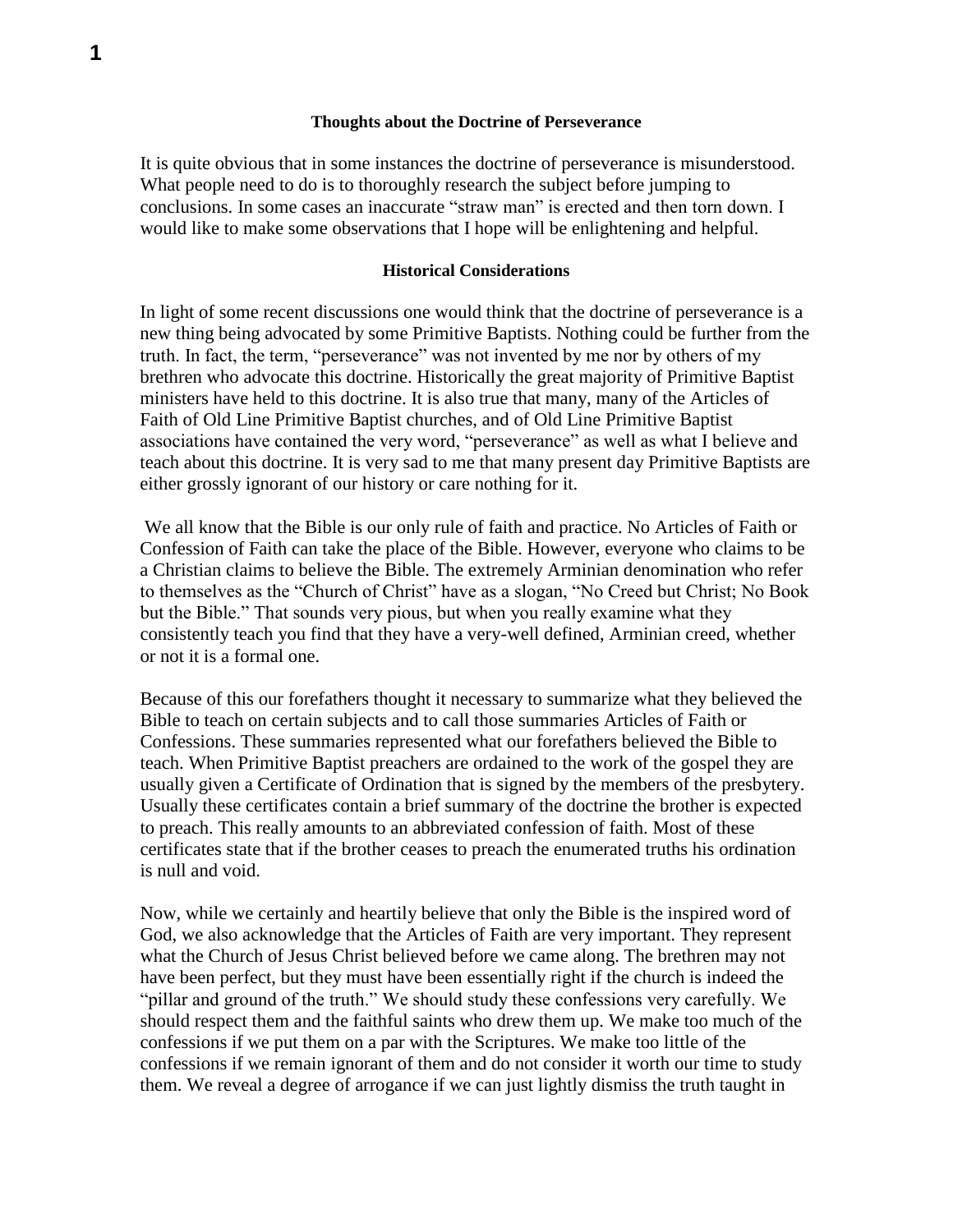those confessions, and affirm that our forefathers did not know what they were talking about.

#### **Evidence From Primitive Baptist History**

What I write now will not be exhaustive. It would be easy to produce hundreds of pages of evidence. However, if one will not be convinced by a few plain examples, he would not be convinced by a thousand pages. He would reveal a biased and closed mind.

**The Fulton Confession:** In November 1900 over fifty Primitive Baptist ministers gathered at Fulton, Kentucky to discuss some things pertaining to the welfare of Primitive Baptist churches. Some of the most respected ministers of the century were there. Men like J. B. Hardy, S. F. Cayce, J. H. Oliphant, Lee Hanks were household words among the Primitive Baptists of that time. Anyone who has even a smattering of knowledge of Primitive Baptist history will recognize these names. They wrote, "The London Confession of Faith was approved by a unanimous vote of the meeting. In view of the fact that this instrument was written more than 200 years ago and that our language naturally undergoes some change in so long a time, it was deemed prudent to add some explanations to those sections that seemed ambiguous. The whole confession, with the explanatory notes, was approved by a unanimous vote, and we now offer the whole in this form to our dear brethren everywhere…" There is no question that this represented the beliefs of the great majority of Primitive Baptists in 1900.

Chapter 17 of this confession is entitled *Of the Perseverance of the Saints*. The Fulton brethren so agreed with this article that they did not even include an explanatory footnote. I believe what these brethren endorsed. I stand where the great majority of Primitive Baptists stood in 1900. I have not tried to revise or modify what Primitive Baptists have included in their confessions and Articles of Faith. I did not coin the term "perseverance." The great preachers of the past did.

**Hassell's History:** The standard history for Primitive Baptists is the *History of the Church of God* by C. B. and Sylvester Hassell. While a person may disagree about some of the things in this book, it is impossible to deny that the Hassells were recognized as prominent Primitive Baptists who had the highest respect among Primitive Baptists all over the country. These men **knew** what Primitive Baptists believed before and during their time. There are no less than eighteen references to "final Perseverance of the saints" in their history. Here again, I did not coin this term, the forerunners of modern Primitive Baptists did. Following is a quote that the Hassells make in their book: "The patience and final perseverance of the saints, notwithstanding temporary distrust under Satan's persecutions, which entailed loss of family, friends, possessions, and bodily health, are illustrated in Job's history." In *Hassell's History* the authors list "Twelve Marks of the Apostolic Church." In the doctrinal part of this list they write of "the total depravity of the human race in consequence of the fall of our first parents, the special eternal election of God's people to everlasting life, the particular redemption purchased by the blood of Christ for all His people, the effectual calling and the final perseverance of the saints to glory." Sylvester Hassell, speaking of the baptism of his father, wrote, "The great evangelical doctrine of the election, total depravity, particular redemption, effectual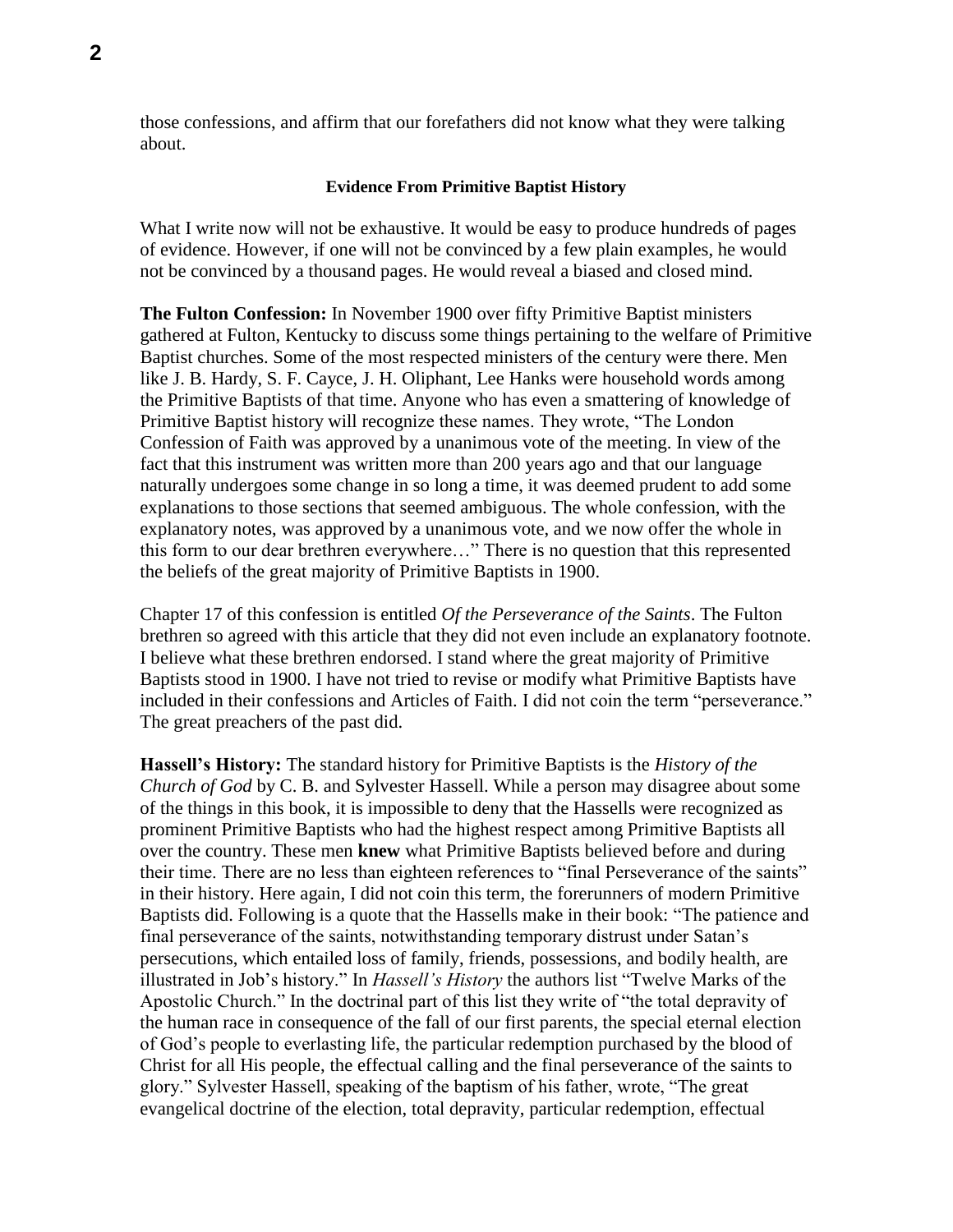calling, and final perseverance of the saints to glory, was at this early period immovably settled in his mind." I feel honored to stand where these prominent and representative Primitive Baptist ministers stood on this subject.

**J. H. Oliphant:** Elder J. H. Oliphant, one of the most respected Primitive Baptist preachers of the late  $19<sup>th</sup>$  and the early  $20<sup>th</sup>$  centuries wrote a book in 1878. The title of the book? *Final Perseverance of the Saints*.

**Church and Associational Records:** Many, many Primitive Baptist church and associational Articles of Faith have the expression "Perseverance of the Saints" or "Final Perseverance of the Saints" in them. This expression did not bother the vast majority of our forefathers.

# **Misunderstanding**

Many of those who oppose the doctrine of Final Perseverance do not understand what is being taught. They sometimes set up a "straw man" and proceed to tear it down. Some think we who hold to this doctrine are teaching some form of perfectionism. They believe that perseverance means that people will essentially live above sin. That is an error. At the bottom line **Preservation** is God's infallible and eternal salvation. Every one of the elect will enjoy this complete salvation throughout their earthly lives after regeneration and will enjoy it for eternity. **Perseverance** is the **evidence** of this salvation. Just as in the natural realm, it is also true in the spiritual realm, it is absolutely impossible to be alive and not manifest it to some extent. Let us suppose that a dead man and a living man are lying next to each other. Let us further imagine that the living man is unconscious. Any close observer could readily detect a radical difference in the two. The living man will be breathing. He will have brain waves. He will manifest a degree of blood pressure. His breathing had **absolutely nothing** to do with his becoming alive. He also is not normally conscious of his breathing and of his heart beating. Those things are just an intrinsic part of being alive. That is the way it is in perseverance. For example, a born-again person will be a praying person. There will be times in his life when he will be spiritually cold and he may not be praying as he should. He may be spiritually very cold. However he will be groaning within his soul from time to time as the Holy Spirit works in him. This is what Paul was speaking about in Romans 8:26, "Likewise the Spirit also helpeth our infirmities: for we know not what we should pray for as we ought: but the Spirit itself maketh intercession for us with groanings which cannot be uttered." **That is perseverance**.

Another thing a born-again person cannot do is to live in sin and be as happy in that condition as an unregenerate person could be. A good example is Lot. We know that Lot was a child of God. The Bible calls him "just Lot," "that righteous man," and "godly." However, he was in a wicked place where he had no business being. Was he happy? The Bible says in 2 Peter 2:8 "(For that righteous man dwelling among them, in seeing and hearing, vexed his righteous soul from day to day with their unlawful deeds;)…" **This is perseverance**. There were many people in Sodom who were not vexed. They were having the sinful time of their lives. But not Lot.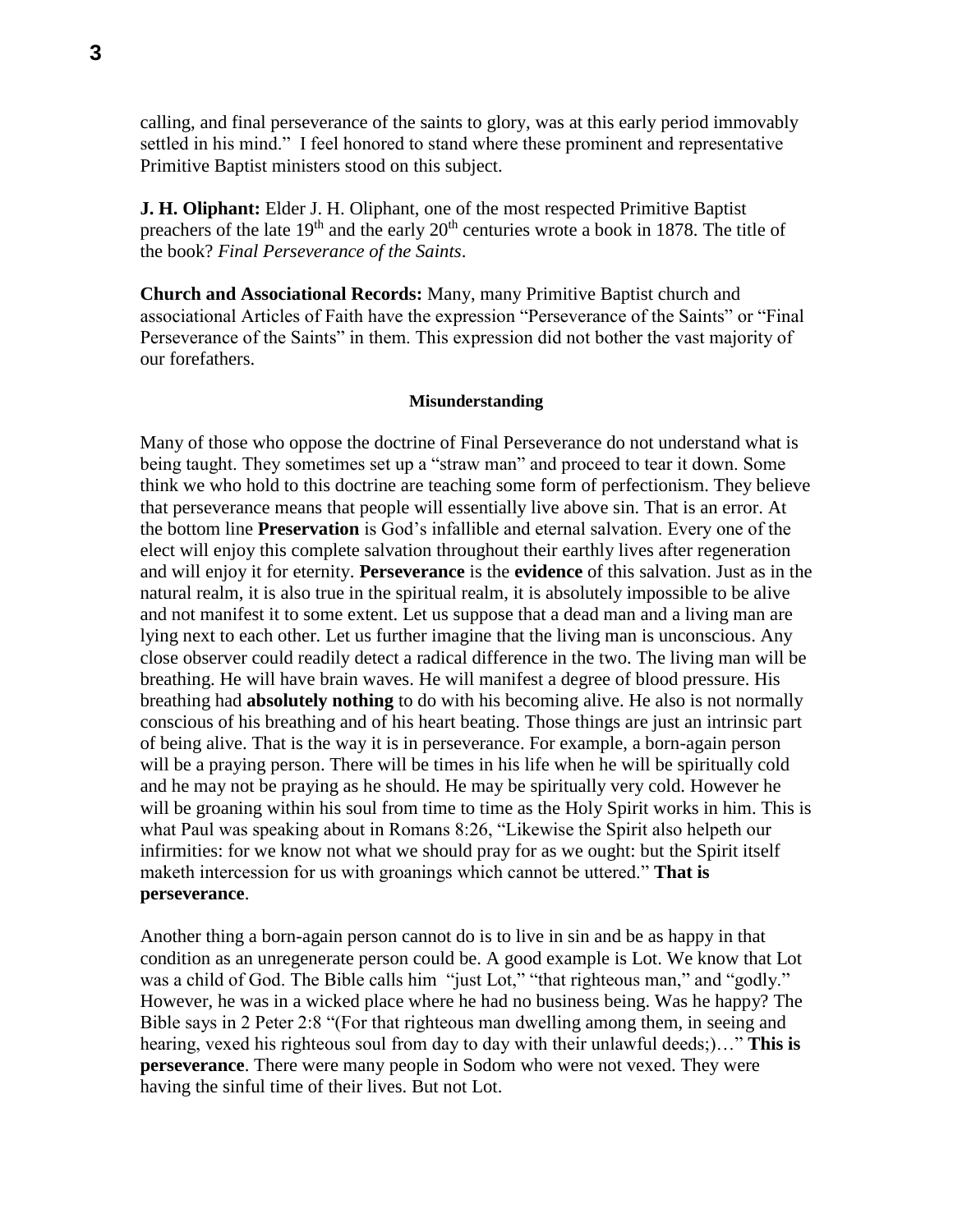### **Faith**

Another way of looking at this subject is considering the subject of faith. The child of God receives the gift of faith when he is born again. This is plain from 2 Peter 1: 1 and from Ephesians 2: 8. The Holy Spirit is the One who brings about the new birth and according to Galatians 5: 22 faith is a fruit of the Spirit. Will a child of God ever totally lose his faith? Of course not. That is impossible. Why? Because of what is written in Hebrews 12:2, "Looking unto Jesus the **author** and **finisher** of our faith…"Our Lord never begins something that He doesn't finish.

It is true that a child of God will have lapses of faith, but he will not totally lose it. Satan tried to destroy Peter's faith. The Lord Jesus said in Luke 22:31, 32, "And the Lord said, Simon, Simon, behold, Satan hath desired to have you, that he may sift you as wheat: But I have prayed for thee, that thy faith fail not: and when thou art converted, strengthen thy brethren." Even though Peter had a grievous lack of faith and denied His Lord three times, his faith did not fail. Jesus had prayed for Him and the Father always hears the prayers of His Son. That same Son prays for every one of the elect! We read this glorious truth in Hebrews 7:25, "Wherefore he is able also to save them to the uttermost that come unto God by him, seeing he ever liveth to make intercession for them." Thank God, it is impossible for a child of God to lose His faith. The manifestation of this faith is what **perseverance** is all about.

This manifestation is plainly shown in 1 John 5:4, "For whatsoever is born of God overcometh the world: and this is the victory that overcometh the world, even our faith." This faith will sometimes be very weak in manifestation and sometimes it may seem to be almost nonexistent. However, it will never be extinguished.

There is a lot of practical value in this. Satan likes to harass the children of God and to give them doubts about their salvation. Sometimes we fall into grievous sin and our consciences are deeply wounded. We are miserable and wonder if we are really born again. Then we can take "the sword of the Spirit, which is the word of God" and do battle against Satan. We can encourage ourselves with Scriptures like Philippians 1:6, "Being confident of this very thing, that he which hath begun a good work in you will perform it until the day of Jesus Christ…"

David fell into terrible sin, but the Holy Spirit eventually brought him to sorrow for his sin and brought him to repentance. He was miserable while in an unrepentant state. He described his misery in graphic terms in Psalm 32:3, 4, "When I kept silence, my bones waxed old through my roaring all the day long. For day and night thy hand was heavy upon me: my moisture is turned into the drought of summer." This **godly sorrow**, which led to his repentance, was a part of perseverance.

God chastises all His children. He wants us to be in some degree "partakers of his holiness." (Heb. 12: 10). To some degree all His children are partakers of His holiness in a practical way. To deny this is to postulate that God is a failure.